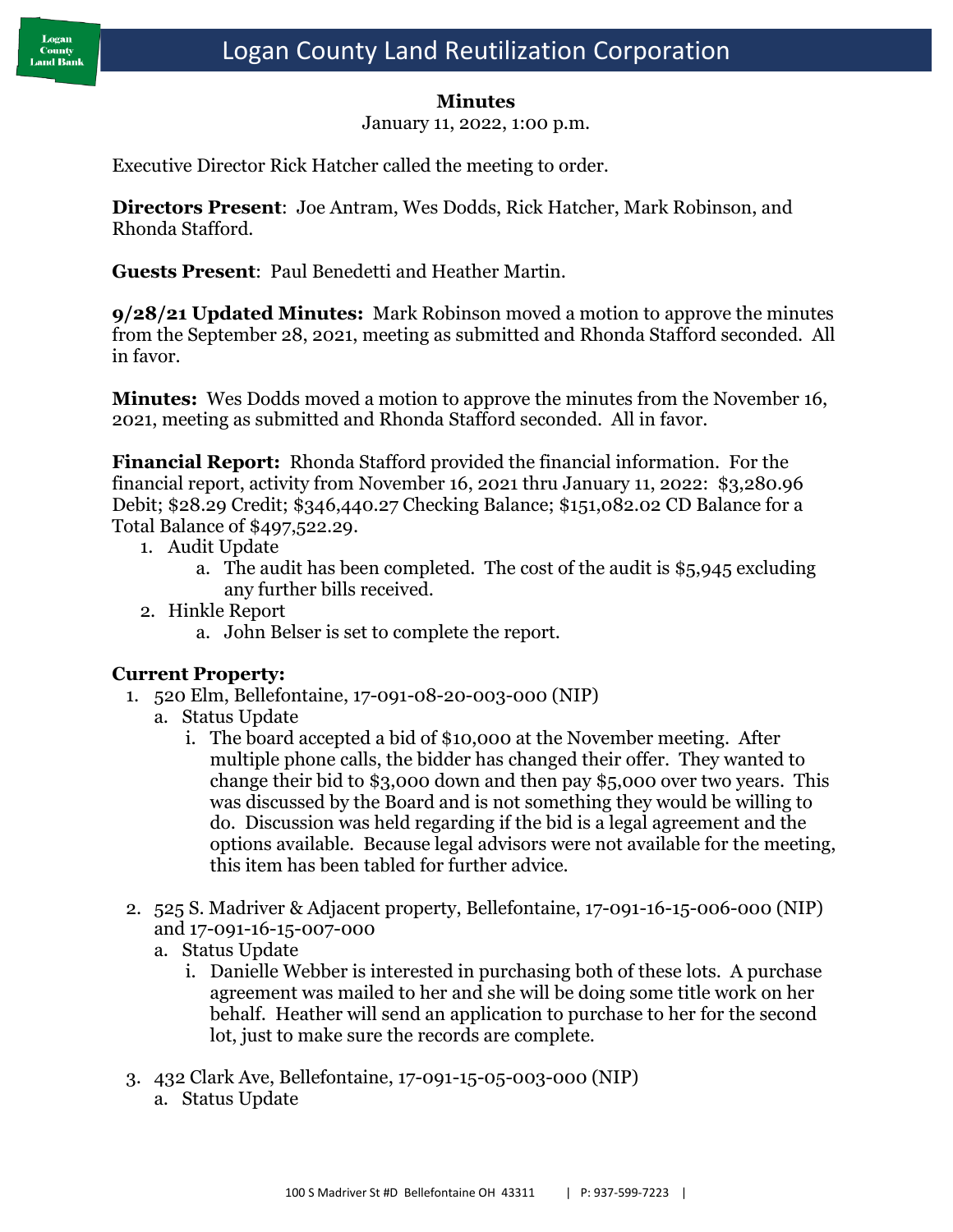# County

# Logan County Land Reutilization Corporation

- i. The purchase agreement has been completed by the purchasers and Land Bank.
- 4. 111 Church St, DeGraff, 26-117-06-13-010-000 (NIP)
	- a. Application Received Purtee, Jenny
	- b. Application Received Idle, Michael
	- c. Status Update
		- i. Both parties have agreed to split the cost of the lot and the cost of a survey. Discussion happened regarding the survey and it was decided the Land Bank will have the survey completed and include that cost in the general purchase agreement to make it easier for both parties.
- 5. 228 Miami St, DeGraff, 26-117-06-06-008-000 (NIP)
	- a. Application Received Manning, John
	- b. Status Update
		- i. Heather has left voice mails and sent emails to the contact information on the application and has not received a reply. Heather will continue to try and contact Mr. Manning. The total cost of fees for this property is \$100.00
- 6. 121 E High St, Bellefontaine, 17-091-12-05-014-000
	- a. Application Received Harbour, Jamie
	- b. Application Received Steineman, Jacquelyn
	- c. Discussion happened regarding the applications and future use of the property. Discussion also covered what was best for the tax roles and county. The Board reviewed the Land Bank Disposition Policy for further discussion.
	- d. Wes Dodds moved a motion to accept the offer of \$15,000 from Jacquelyn Steineman and Joe Antram seconded. All in favor.
	- e. Rick will follow up with both parties.
- 7. 12045 St. Rt. 117, Belle Center, 36-007-13-01-015-000
	- a. Court Costs are \$1,217.26
	- b. Other fees: \$5,000
	- c. Status Update
		- i. Ohio Department of Development has approved the Abandoned Gas Station application. The final approval is needed by the Ohio Controlling Board which meets on January 31, 2022.

#### **Current Property Watch:**

- 1. 250 Grove St, Lakeview, 47-017-14-10-015-000
	- a. This property will be offered for sale on 1/19/2022.
- 2. 560 Lima St, Lakeview, 47-017-14-05-001-000
	- a. Order of Confirmation and Deed filed on 12/8/2021.
- 3. Cooper Avenue
	- a. A survey needs completed.
- 4. Grove Street, Lakeview, 47-017-14-06-006-000
	- a. In the State of Ohio's name, offered at the most recent auditor's sale
	- b. Heather will follow up with Habitat for Humanity regarding this property.
- 5. Grove Street, Lakeview, 47-017-14-06-005-000